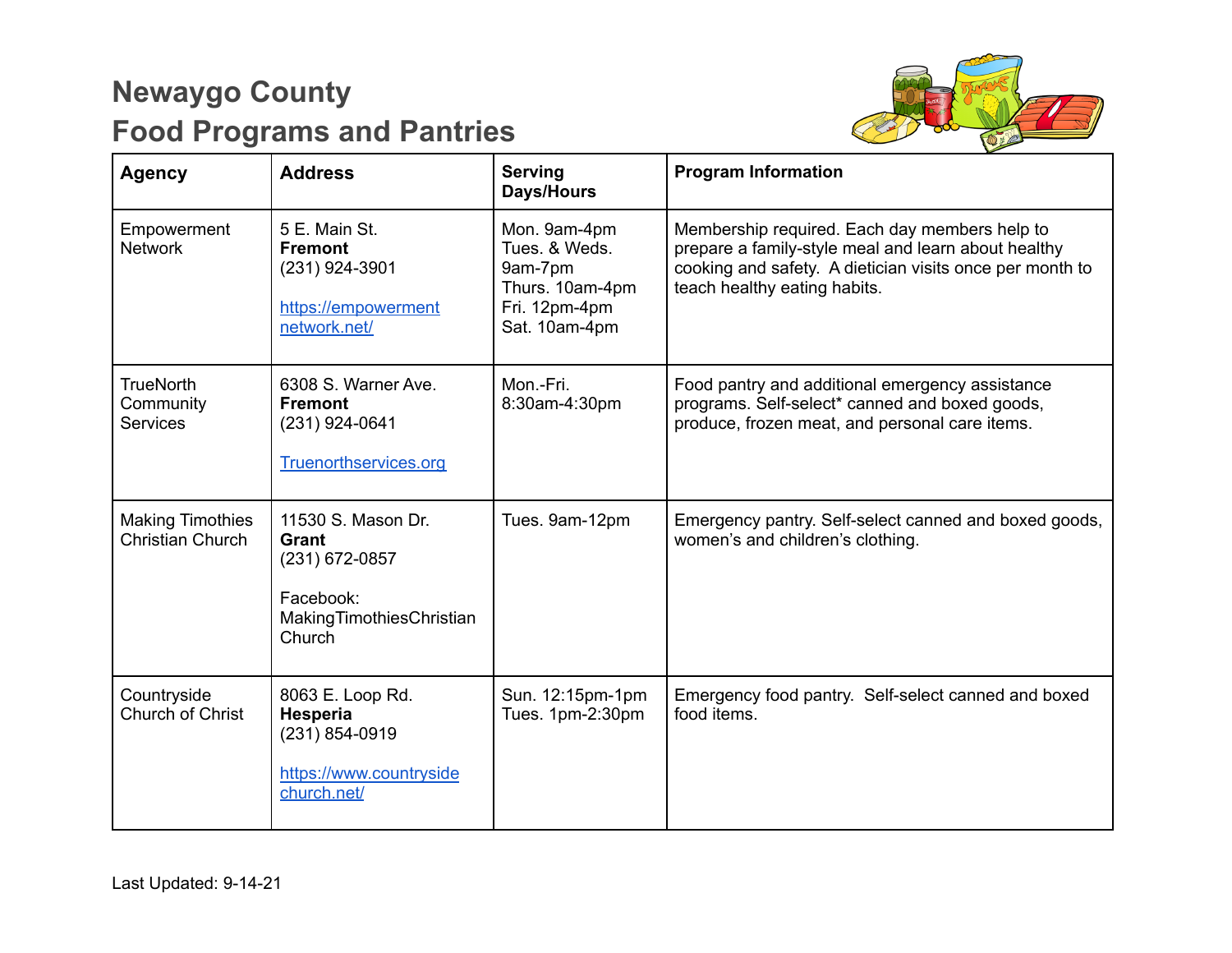| Hesperia<br>Community FP at<br>Hesperia UMC                                       | 45 Hoskins<br><b>Hesperia</b><br>(231) 854-5345<br>Facebook: Hesperia<br>CommunityFoodPantry                                       | Mon.-Thurs.<br>1pm-3pm; Clothing<br>bank open Wed.<br>12pm-3pm                                                     | Emergency food pantry. Self-select canned and boxed<br>goods and clothing items.                                                                                                                                     |
|-----------------------------------------------------------------------------------|------------------------------------------------------------------------------------------------------------------------------------|--------------------------------------------------------------------------------------------------------------------|----------------------------------------------------------------------------------------------------------------------------------------------------------------------------------------------------------------------|
| <b>Holton Community</b><br>Center                                                 | 8485B Holton Rd. Holton<br>(231) 821-0000<br>https://www.holton<br>communitycenter.org/                                            | Tues. 10am-4pm<br>Thurs. 10am-4pm<br>Sat. 10am-2pm                                                                 | Food pantry and clothing thrift store. Self-select canned<br>and boxed goods, eggs and meat.                                                                                                                         |
| <b>Justice Street</b><br>Pantry: Vera's<br>House - St. Mark's<br>Episcopal Church | 18 Justice St. Newaygo<br>(231) 652-7284<br>Facebook:<br>VerasHouseNewaygo                                                         | <b>Emergency pantry</b><br>open 24/7,<br>Groceries to Go<br>program on Fridays<br>at 4pm*                          | Freezer with frozen soup and bread is located behind a<br>red door between the church and Vera's house.<br>Additional assistance programs are also available.                                                        |
| Love Inc.                                                                         | 11 W. 96th St. Newaygo<br>(231) 652-4099<br>Loveincnewaygo.com                                                                     | Mon.-Fri. 10am-2pm<br>Tues. 5pm-7pm                                                                                | Food pantry and clothing thrift store. Available to all<br>Newaygo County residents. Self-select canned and<br>boxed goods, and personal care items. Additional<br>assistance programs are also available.           |
| Newaygo County<br>FIVECAP, INC.                                                   | Newaygo Office: 434 N.<br>Evergreen<br><b>White Cloud</b><br>(231) 689-6688<br>https://www.fivecap.org/<br>Nutrition-programs.html | <b>Emergency Pantry:</b><br>Mon.-Fri. 8am-5pm<br>TEFAP: 9am-4pm<br>quarterly<br>CSFP: 9am-4pm<br>every other month | Emergency pantry offers canned and boxed goods.<br>Commodity Supplemental Food Program (CSFP) is for<br>seniors 60 and older. Call or see website for CSFP and<br>TEFAP distribution dates. Income guidelines apply. |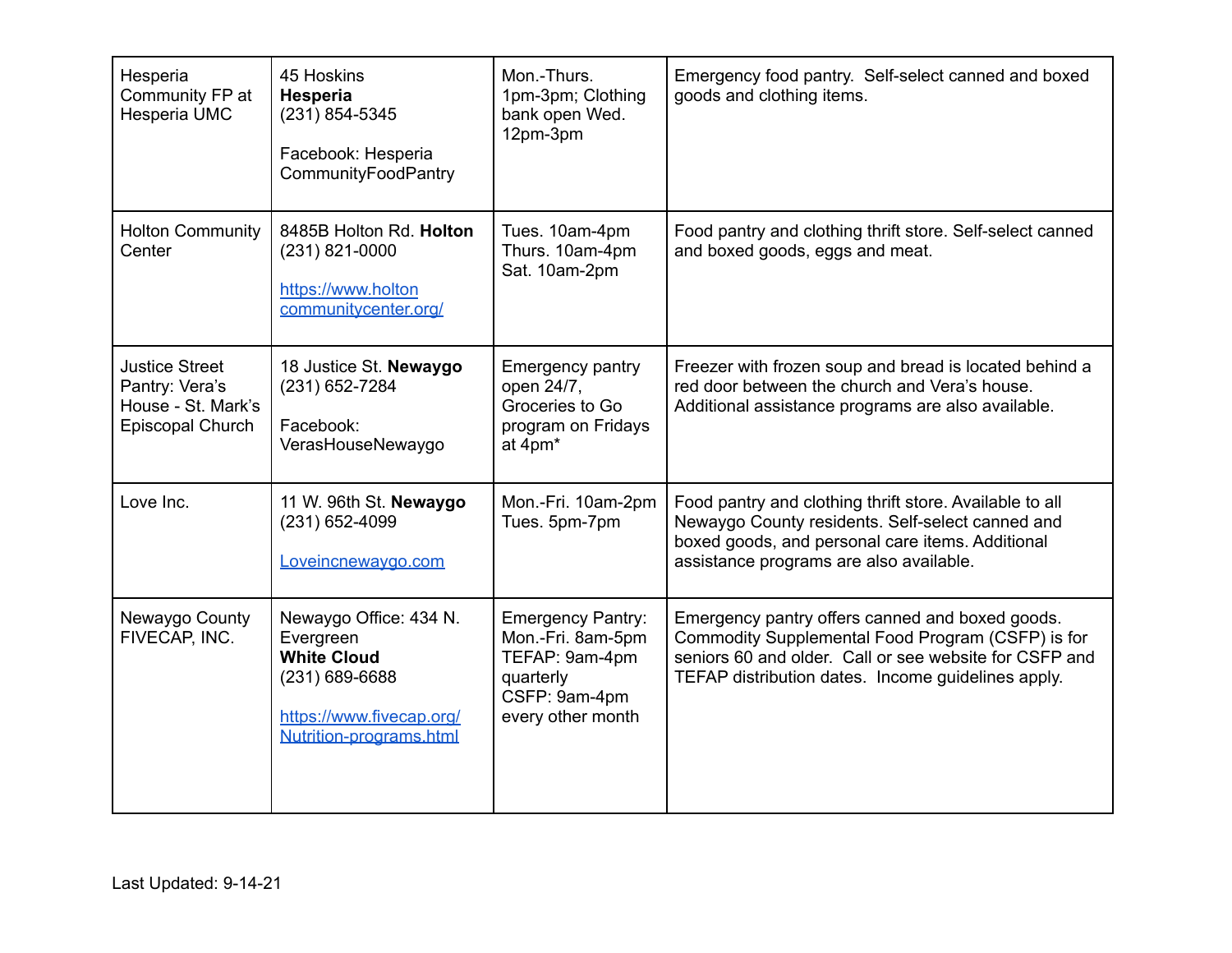| Bennie's House<br>(White Cloud<br>UMC)                                | 1139 Newell Ave.<br><b>White Cloud</b><br>(231) 689-5911<br>http://whitecloudumc.org/<br>food-pantry/                                                         | Mon.-Thurs.<br>10am-12pm                                                                                                                                                                                                                                                                                                | A servant/volunteer-run emergency pantry. Photo ID<br>required for registration. Self-Select* frozen meat,<br>canned and boxed goods, and personal care items.                                     |
|-----------------------------------------------------------------------|---------------------------------------------------------------------------------------------------------------------------------------------------------------|-------------------------------------------------------------------------------------------------------------------------------------------------------------------------------------------------------------------------------------------------------------------------------------------------------------------------|----------------------------------------------------------------------------------------------------------------------------------------------------------------------------------------------------|
| Newaygo County<br>Commission on<br>Aging                              | 93 S. Gibbs St.<br><b>White Cloud</b><br>$(231)$ 689-2100<br>https://www.newaygocount<br>ymi.gov/departments/<br>commission-on-aging/com<br>mission-on-aging/ | Lunch served daily,<br>11am to 12:30pm.<br>Please call at least<br>one day in advance<br>by 1pm to reserve a<br>meal. Menu is<br>available online or<br>at the COA Office.<br><b>Community Meal</b><br><b>Sites: Fremont First</b><br>Reformed, St.<br><b>Bartholomew</b><br>Church Newaygo,<br>and White Cloud<br>COA. | Available to seniors ages 60 and older. Group activities,<br>Meals on Wheels program, bus services, medical care<br>transportation, Senior Project Fresh and other services<br>are also available. |
| <b>Family Information</b><br>Services Hub -<br>FISH Newaygo<br>County | Various locations,<br>(231) 245-3015<br>Facebook:<br>FISHFamilyInformation<br>ServiceHubs                                                                     | Call or message on<br>Facebook for an<br>appointment                                                                                                                                                                                                                                                                    | Emergency baby pantry and information on additional<br>resources in the community.                                                                                                                 |

\*Programs and pantry offerings may differ due to Covid-19 restrictions - contact the agency to get the most up-to-date information on services available.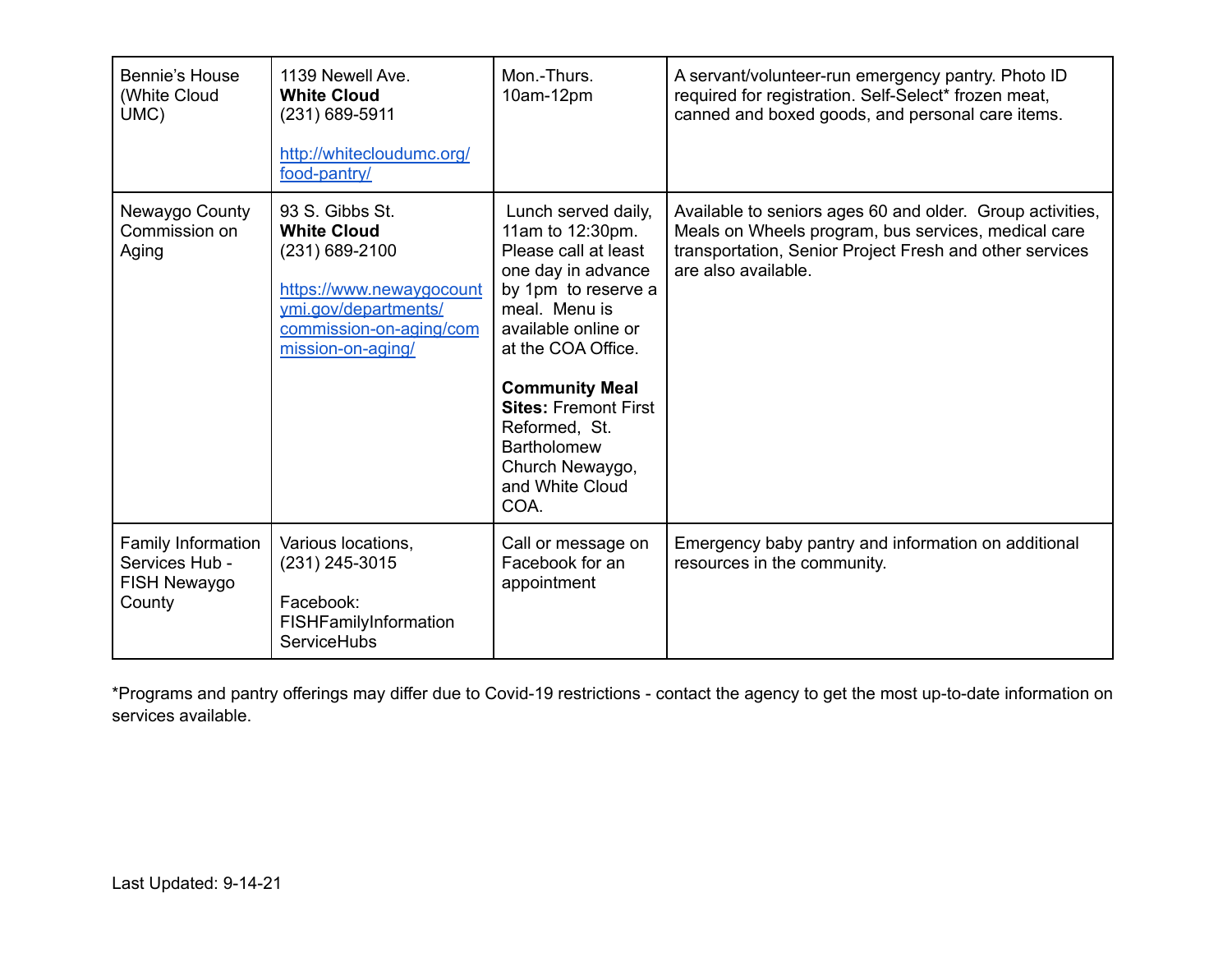## **Farmer's Markets**

| Fremont<br><b>Farmer's Market</b>  | Fremont Market Pavillion,<br>7 E. Main St.<br><b>Fremont</b><br>(231) 924-0641 ext. 151<br>fremontfarmers<br>market.com | Saturday<br>8am-1pm<br>June 26 to<br>October 2                                                                                     | Participates in WIC Project Fresh and Senior Market<br>Fresh programs. Accepts Bridge cards and Double Up<br>Food Bucks (DUFB can be purchased at TrueNorth)                      |
|------------------------------------|-------------------------------------------------------------------------------------------------------------------------|------------------------------------------------------------------------------------------------------------------------------------|-----------------------------------------------------------------------------------------------------------------------------------------------------------------------------------|
| Heritage Farms<br>Market           | 1858 Maple Island Rd.<br><b>Fremont</b><br>(231) 854-3276<br>https://heritagefarmmarket<br>.com/                        | Mon.-Sat.<br>10am-6pm<br>Sun. 11am-5pm<br>July 21 to<br>November 22                                                                | Participates in WIC Project Fresh and Senior Project<br>Fresh. Accepts Bridge cards.                                                                                              |
| Magicland<br>Farms                 | 4380 S. Gordon Ave.<br><b>Fremont</b><br>$(231)$ 924-2761<br>magiclandfarms.com                                         | Mon.-Sat.<br>10am-6pm<br>June to October                                                                                           | Participates in WIC Project Fresh and Senior Market<br>Fresh programs. Accepts Bridge cards and Double Up<br>Food Bucks (DUFB can be purchased at TrueNorth)                      |
| Nelson's<br><b>Farmer's Market</b> | 469 W. 112th St.<br>Grant<br>$(231) 834 - 8441$<br>nelsonsfarmmarket.com                                                | Mon.-Sat.<br>9am-5:30pm<br>Sun. 12pm-5pm<br>May to December<br><b>Winter Hours:</b><br>Wed.-Sat.<br>9am-5:30pm<br>January to April | Participates in WIC Project Fresh and Senior Project<br>Fresh. Accepts Bridge cards and Double Up Food<br>Bucks (DUFB can be purchased at TrueNorth<br><b>Community Services)</b> |